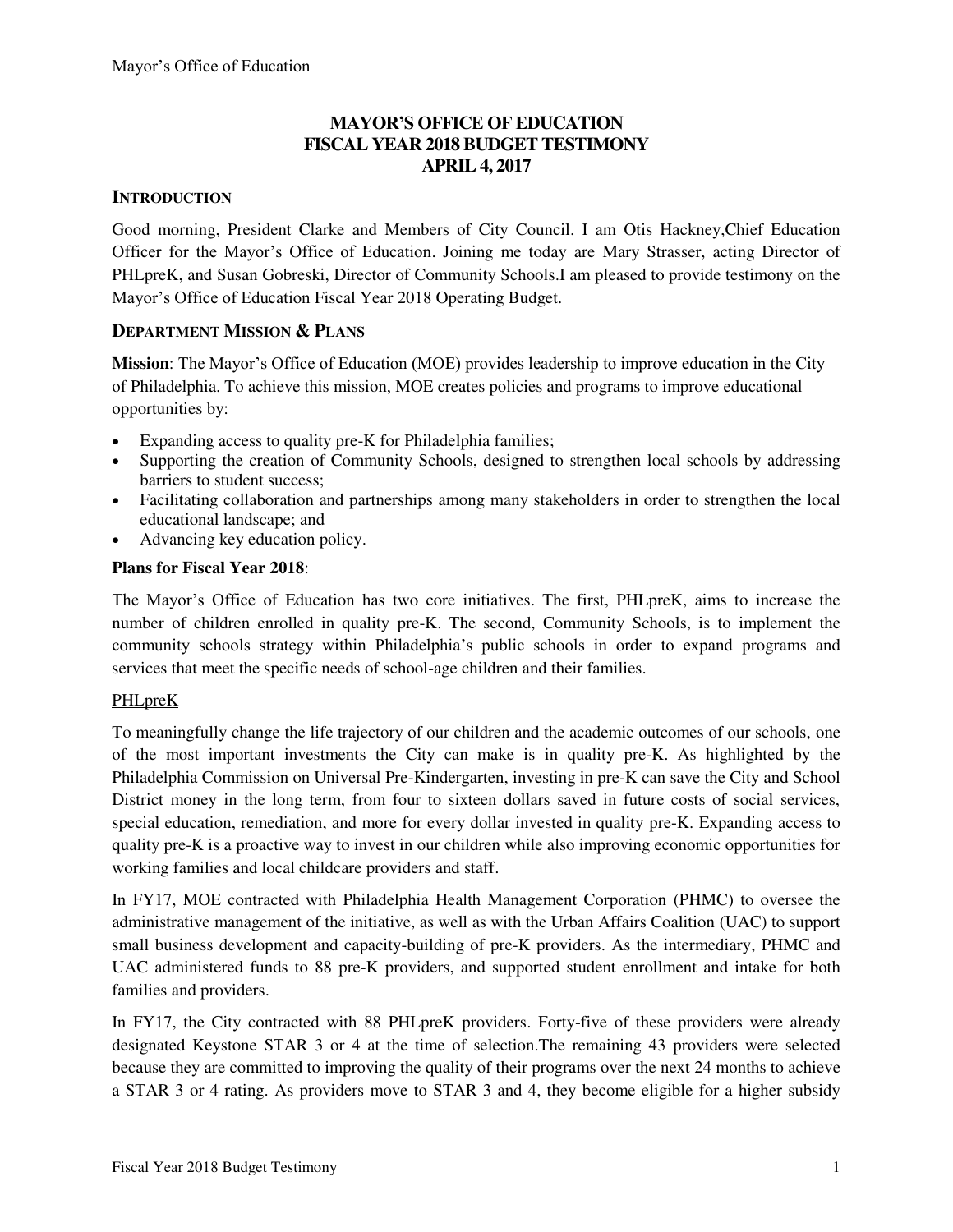from the Commonwealth and have more money to deliver quality services. Additionally, all children enrolled in a STAR 3 or 4 center benefit from higher quality. Since the start of the program, four providers with180 PHLpreK slots have moved from STAR 2 to STAR 3 or 4.As a result, 49 of PHLpreK providers are now STAR 3 or 4.

Out of our PHLpreK programs, 63 are for-profit businesses, of which 94% are minority- or womenowned. MOE is currently working with the Office of Economic Opportunity to help PHLpreK providers apply for the Minority/Women/Disabled Enterprise (M/W/DSBE) certification which will give providers access to technical and financial services through the Commerce Department.

MOE is working to ensure that hundreds of high school and post-secondary students in the region consider opportunities in the high-impact career of early education with partners like District 1199C Training & Upgrading Fund, the Southeast Pennsylvania Regional Key, the Delaware Valley Assocation for the Education of Young Children, Community College of Philadelphia, and Esperanza. In a survey completed March 1, 2017, PHLpreK providers reported that they have hired 251 new employees. Of the new hires, 191 are teaching positions – 147 full-time and 44 part-time – and 60 are support and administrative staff. The average wage of all new employees was reported at \$14.72 per hour.

In addition, the Kenney administration successfully advocated for pre-K teacher positions to be added as a High Priority Occupation (HPO) through the Commonwealth of Pennsylvania's Workforce System and Philadelphia Works, Inc, the local workforce development board. Adding early education to the regional HPO list ensures that workforce and education investments are aligned with demand for these skills in our region. Not only is PHLpreK preparing children for success in school, but it is also creating jobs in the early education sector.

In FY17, the city funded 2,000 quality pre-K slots for the school day and school year at the same rate as the Commonwealth's per child rate of \$8,500 used in the high quality "Pre-K Counts" program. Because instruction began in January 2017, the per pupil rate was prorated for the remainder of the year at \$5,100. As of March 28, 2017, over 93% of the PHLpreKseats are filled. Most pre-K programs would be considered filled with 95% of available slots filled because of turnover associated with families relocating, changing jobs, or opting out of the program.

Based on the applications received through the call center, the average household income of PHLpreK families is \$31,776, and 50% live at or below 100% of the Federal Poverty Guildines (meaning a family of four that earns less than \$24,000 per year) and 90% live at or below 300% of the Federal Poverty Guidelines for a family of four.

While the city is striving for universal pre-K in the long term, we must first support children with the greatest need with the city's limited resources. Using data presented in the Philadelphia Commission on Universal Pre-Kindergarten report, MOE established a list of priority neighborhoods and identified priority zip codes for those neighborhoods. During the application process, priority was given to providers in neighborhoods with high levels of concentrated poverty, a shortage of quality pre-K slots, and proportion of children at greatest risk of poor academic and life outcomes. Across our high need neighborhoods, 1,636 pre-K slots were awarded to 72 providers. This represents about 82% of the total PHLpreK slots. The remaining seats were awarded to other neighborhoods with significant need at providers with capacity to expand.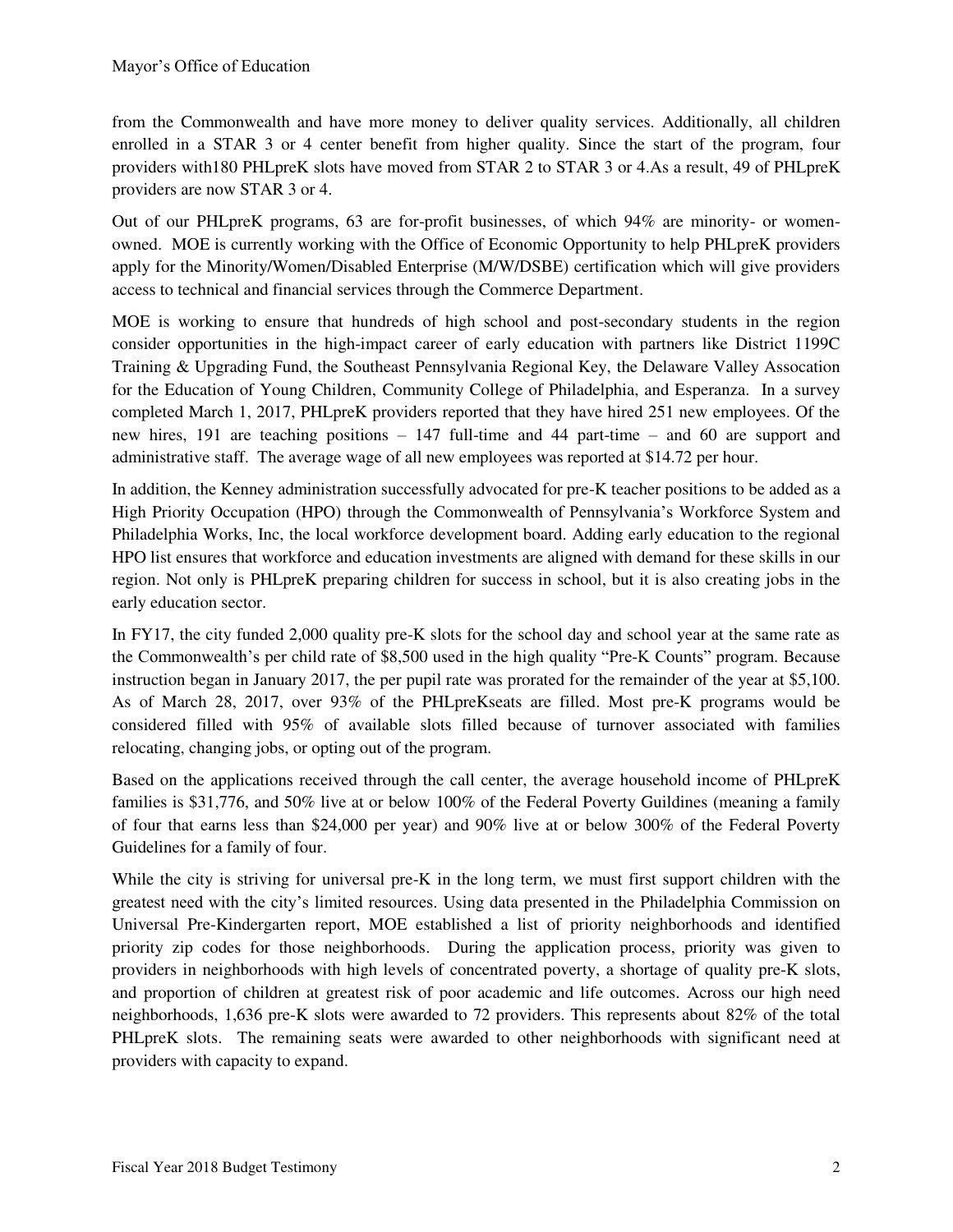#### Distribution of PHLpreK Slots and Providers by High Need Zip Code (as of March 27, 2017)

| Priority Zip<br>Codes | $S$ lots | Providers               |
|-----------------------|----------|-------------------------|
| 19139                 | 203      | 5                       |
| 19140                 | 138      | 4                       |
| 19143                 | 130      | 6                       |
| 19141                 | 124      | 3                       |
| 19120                 | 109      | 7                       |
| 19149                 | 94       | 4                       |
| 19124                 | 84       | 3                       |
| 19104                 | 71       | 4                       |
| 19134                 | 67       | 3                       |
| 19144                 | 63       | 4                       |
| 19132                 | 60       | $\overline{c}$          |
| 19146                 | 60       | 5                       |
| 19138                 | 54       | $\overline{c}$          |
| 19142                 | 52       | $\overline{4}$          |
| 19148                 | 50       | $\overline{c}$          |
| 19111                 | 49       | $\overline{2}$          |
| 19131                 | 45       | 1                       |
| 19145                 | 45       | 3                       |
| 19122                 | 38       | $\overline{c}$          |
| 19121                 | 30       | $\overline{\mathbf{c}}$ |
| 19133                 | 30       | $\overline{c}$          |
| 19151                 | 20       | 1                       |
| 19129                 | 20       | 1                       |
| <b>TOTAL</b>          | 1,636    | 72                      |

Program costs began at \$11.8 million in FY17 and will increase to \$19.5 million in FY18 to account for paying for a full year of pre-K at the rate of \$8,500 per child. While the original plan was to increase the number of slots to 3,000 in FY18, this number will remain at 2,000 while the Philadelphia Beverage Tax (PBT) litigation is pending. The plan is to grow the number of locally-funded seats to 6,500 by FY21.

The contracting process for the 2017-2018 school year will begin in April when continuing application and request for qualification (RFQ) documentation is released. The RFQ process is designed to develop a pipeline of potential partners to expedite contracting once the PBT legal challenge is resolved. Recruitment for new students to replace existing students matriculating to kindergarten will begin in July for classes starting in September.

In partnership with the Mayor's Office of Community Empowerment and Opportunity (CEO), MOE established a call center (1-844-PHL-PREK) and website (phlprek.org) to help families enroll in PHLpreK as well as get screened for other public benefits including Head Start and Child Care Subsidy (CCIS). Because of this effort, 1,174 families were referred to federal Head Start and 463 families were determined eligible for CCIS. In addition, 399 families were referred to other, non-child care programs such as WIC, SNAP, or Medicaid.

MOE established relationships with the philanthropic community to maximize investment in PHLpreK and we would like to acknowledge their commitment to our community. The William Penn Foundation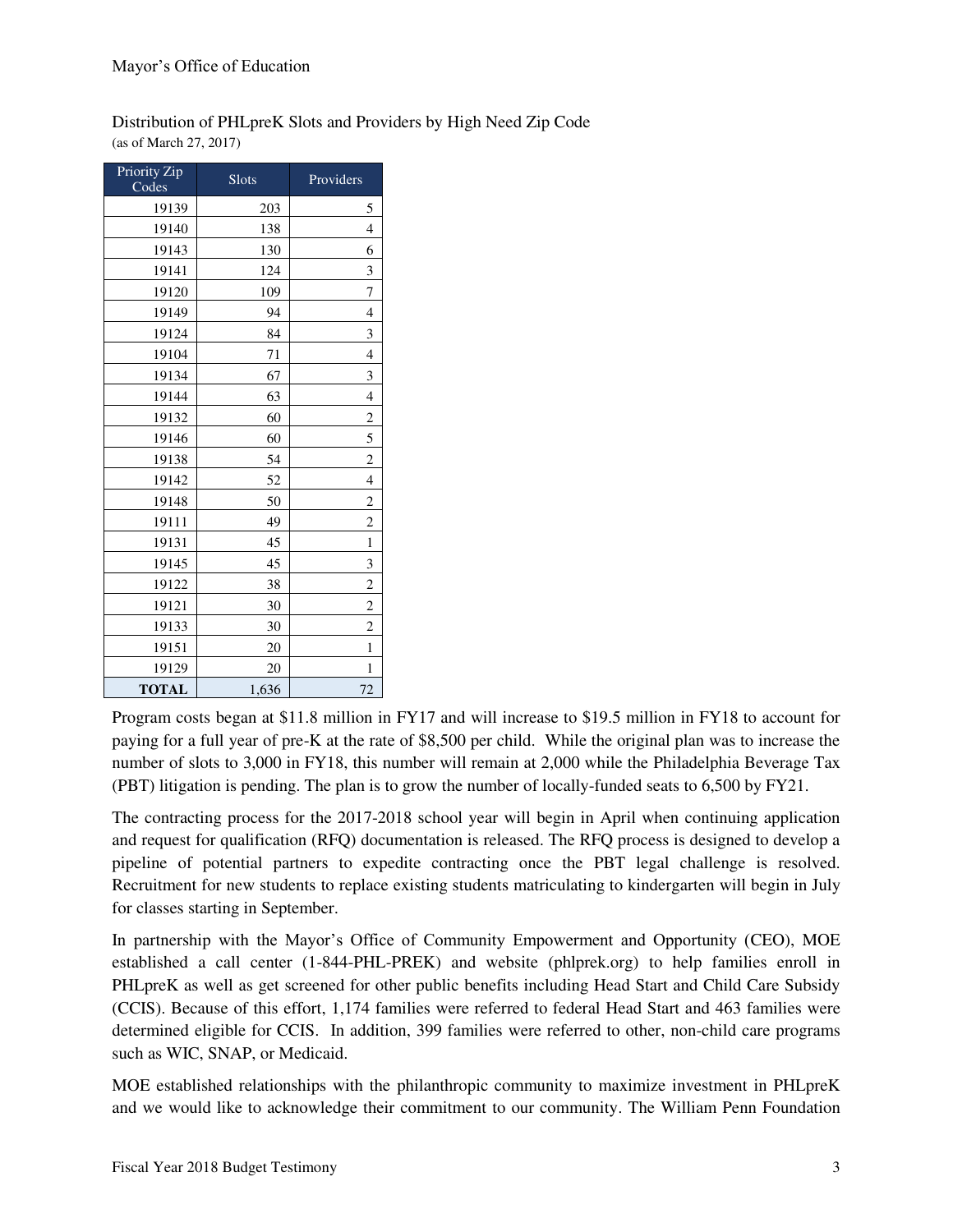awarded a \$1.8M grant to the National Institute for Early Education Research to support a three-year program evaluation of PHLpreK. An additional \$176,000 grant from the William Penn Foundation has allowed MOE to partner with the New York Professional Development Institute to create a formal workforce development strategy.

The PNC Foundation funded a project to improve the financial literacy and business administration practices of pre-K center owners and directors for 25 providers. This work helps providers learn how to blend multiple funding streams, build capacity of their small business, and pay staff higher wages. In order to continue to expand quality pre-K in Philadelphia, providers require access to resources to improve and expand their facilities and training on business management and administration.

In January, MOE partnered with the Read by  $4<sup>th</sup>$  initiative on the Greater Philadelphia Martin Luther King Day of Service in this year's signature project to construct and distribute 150 mini libraries called "book nooks" to small business and community organizations in Philadelphia. Scholastic donated 18,000 books to fill the book shelves and PHLpreK providers received books for their classroom libraries from this effort.

In February, a Pre-K Advisory Board convened for the first time. Comprised of both Mayoral and City Council appointees, this board meets quarterly to advise the Mayor's Office of Education on ways to improve PHLpreK implementation. Appointees have experience in early childhood education, philanthropy, child welfare, childhood development, childhood behavioral health, medicine, higher education or represent critical stakeholder or community interests. This advisory board is responsible for reviewing fiscal practices and submitting an annual report to the Mayor and president of City Council by July 15, 2017.

By continuing to coordinate existing resources and adding additional local investments, the City will maintain access to free, quality pre-K for children in FY18 while planning to expand access to 6,500 slots over the next four years, thereby providing deep and lasting benefits for the families and residents of Philadelphia.

# Community Schools Initiative

During FY17, MOE launched the Community Schools initiative in partnership with the School District of Philadelphia. The first cohort serves nearly 4,500 students, families, and neighbors in the following nine school communities: William Cramp Elementary School (K-5); Murrell Dobbins CTE High School; F.S. Edmonds Elementary School (K-6); Edward Gideon Elementary School (K-8); Kensington Health Sciences Academy; Logan Elementary School (K-5); Southwark Elementary School (K-8); South Philadelphia High School; and Tilden Middle School (5-8).

For six months, community school coordinators and support staff conducted a thorough needs assessment and created strategic plans for each of the first nine community schools. There were several consistent themes across all schools including job training and access; food access; physical, social, and emotional health, including managing trauma and stress; access to clothing and uniforms; and cultural and social opportunities. The plans were released on March 30, 2017, and are available at phila.gov/education.

In March 2017, the schools moved into the implementation phase and are working to achieve the shortand long-term goals set out in each Community School plan. Community School staff are working to align City and nonprofit resources and services to address the priorities identified by the parents, educators, and community stakeholders for their specific school. These priorities include health and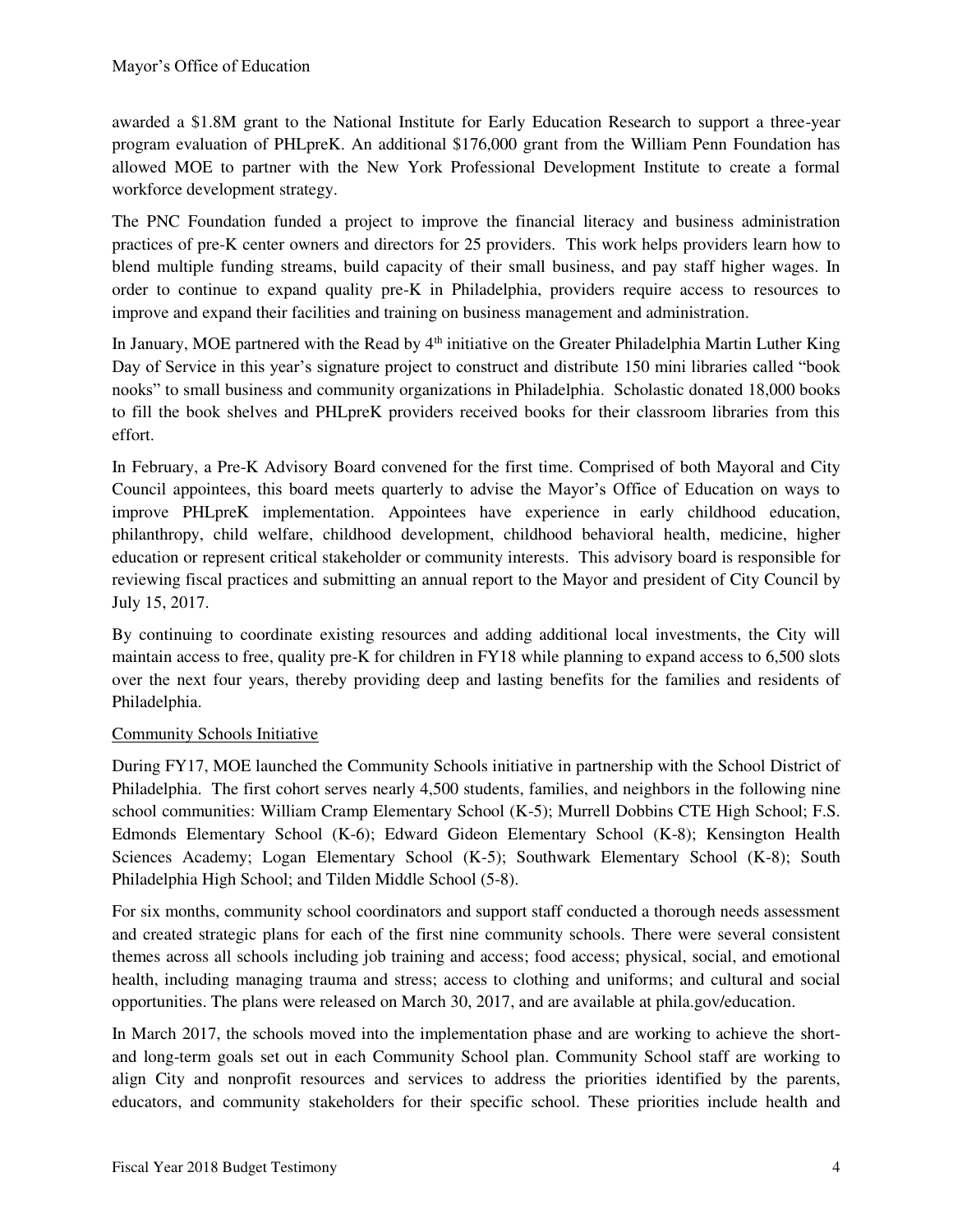wellness resources; opportunities for expanded learning through tutoring or after-school programs; and activities that support and build connections with families such as parent workshops, GED classes, and workforce development. These resources and services, in turn, can strengthen the surrounding neighborhoods.

While conducting needs assessments and working on community school plans, coordinators were busy expanding opportunities and services at their schools, including increasing food security for students and the surrounding community, developing plans to promote physical activity, working on improving access to health services including dental, vision and asthma support, and identifying new partnerships to expand cultural and learning opportunities. A few early highlights include:

### **William Cramp Elementary School**

- **Partner with Mural Arts** An artist began working with Cramp students and community members on a mural in March. There will be an artist in residence for the year, and they will focus on art and the environment with curriculum development and teacher development. This is enhancing art education at Cramp.
- **Raise \$1,500 for school library renovations** Urban Hope Church and the Curtis Institute of Music hosted a benefit concert on Greater Philadelphia King Day of Service.

# **Murrell Dobbins CTE High School**

- **Connect students to apprenticeship opportunities** Partnered with the Carpenters and Steam Fitters unions to expose students to the apprenticeship program that guarantees a 2,000-hour work year at \$20/hour.
- **Provide healthy eating workshops to expecting and parenting teens** Through a partnership between Eat.Right.Now and ELECT.

### **James Logan Elementary School**

- **Bring fresh fruits and vegetables to the school community** Logan hosts regular farmers markets in the school yard through a partnership with The Common Market .
- **Make it safer for students getting to and from school** Convened representatives from the Philadelphia Police Department, Human Resources, and the School District of Philadelphia to address crossing guard vacancies. As a result,crossing guards were hired to support Logan Elementary School.

### **F.S. Edmonds Elementary School**

- **Promote childhood literacy** In partnership with Senator Haywood and Councilwoman Parker, Edmonds hosted readings with students to promote literacy on Read Across America Day.
- Provide male mentorship opportunities Piloted an in-school mentorship program and due to its initial success, the program is currently expanding with 50 parents signed up as potential mentors.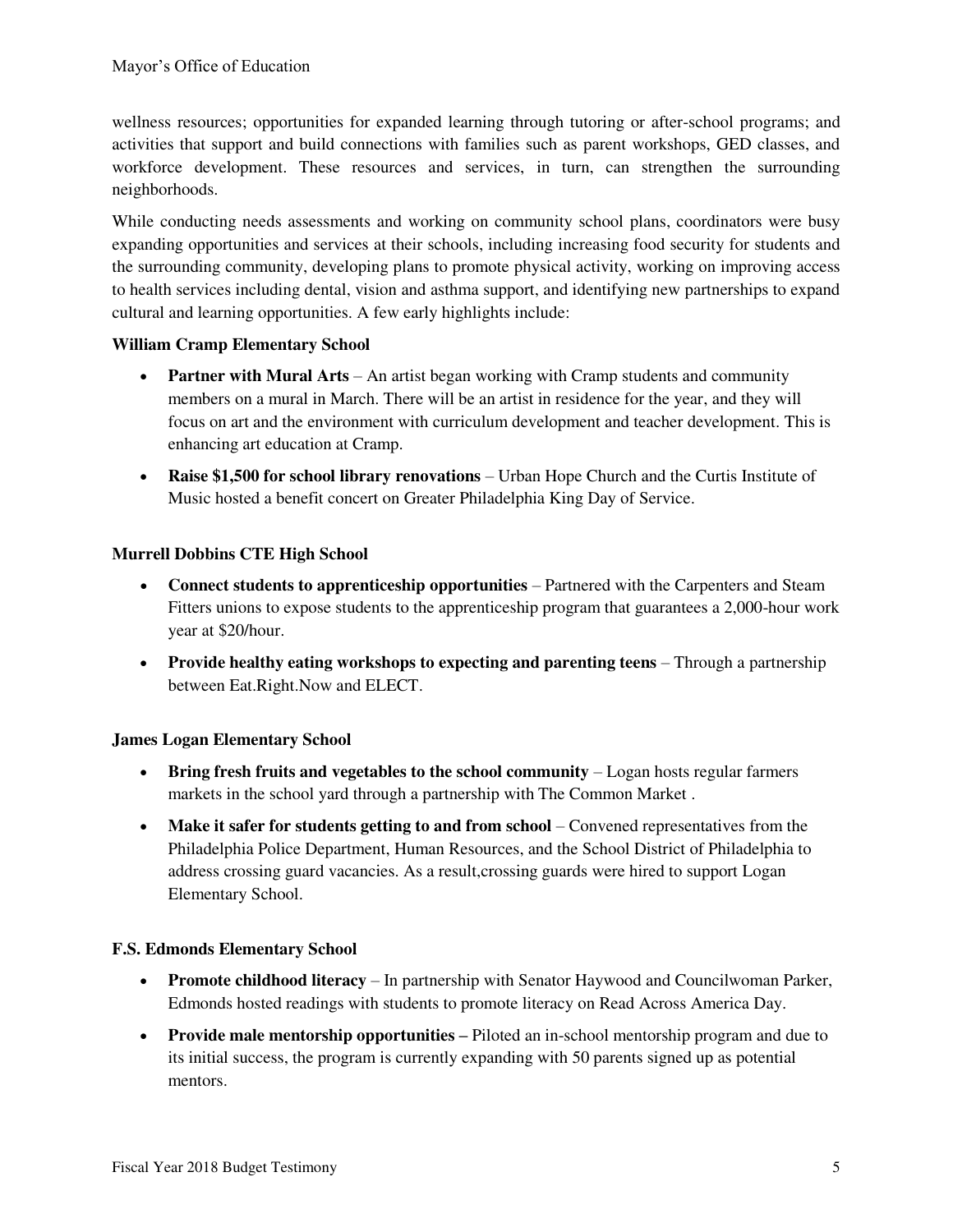#### **Edward Gideon Elementary/Middle School**

- **Feed the whole school** Gideon's "backpack program" provides 5lbs of food to all 300 students and their families at Gideon Elementary at the end of each month.
- **Provide afterschool activities and exercise** Philadelphia Youth Basketball provides afterschool basketball workshops to students.

### **South Philadelphia High School**

- **Provide clothing for students in need**  Launched a clothing closet that provides new and gently used clothes to those in need.
- Identify internship opportunities for students Facilitated a group interview for students applying for Survey Technology Internships. Two students were awarded paid internships.

#### **Southwark Elementary/Middle School**

- **Provide free, on-site physicals for student athletes** In partnership with the Health Department.
- **Create more mentorship opportunities**  In partnership with the Nichole Canuso Dance Company and Drexel Medical Latino Student Association.

#### **William T. Tilden Middle School**

- Bring a food pantry into the community In partnership with FAWN, the food pantry program of Turning Points for Children, Tilden launched a refrigerated food pantry and will begin implementing a Food and Wellness Center.
- **Keep students warm**  Ran a winter clothing drive to collect coats, gloves, hats, and other accessories to be distributed to students and community members in need.

### **Kensington Health Sciences Academy**

- **Encourage students to graduate on-time**  KHSA students pledged to their families and friends to graduate in four years at the first annual pinning ceremony.
- Help students apply for paid apprenticeships and internships Helped students apply for a carpenters apprenticeship. Students took the apprenticeship exam on March 18 and two students were selected.

In FY18, Community Schools will expand by two schools (rather than the 6 originally planned) while PBT litigation is pending. In selecting these schools, the focus will be on neighborhoods that do not have a community school in the area. Applications for the second cohort of two schools are due in April 2017, and schools will be selected by July 2017. The Community Schools initiative has issued an RFP for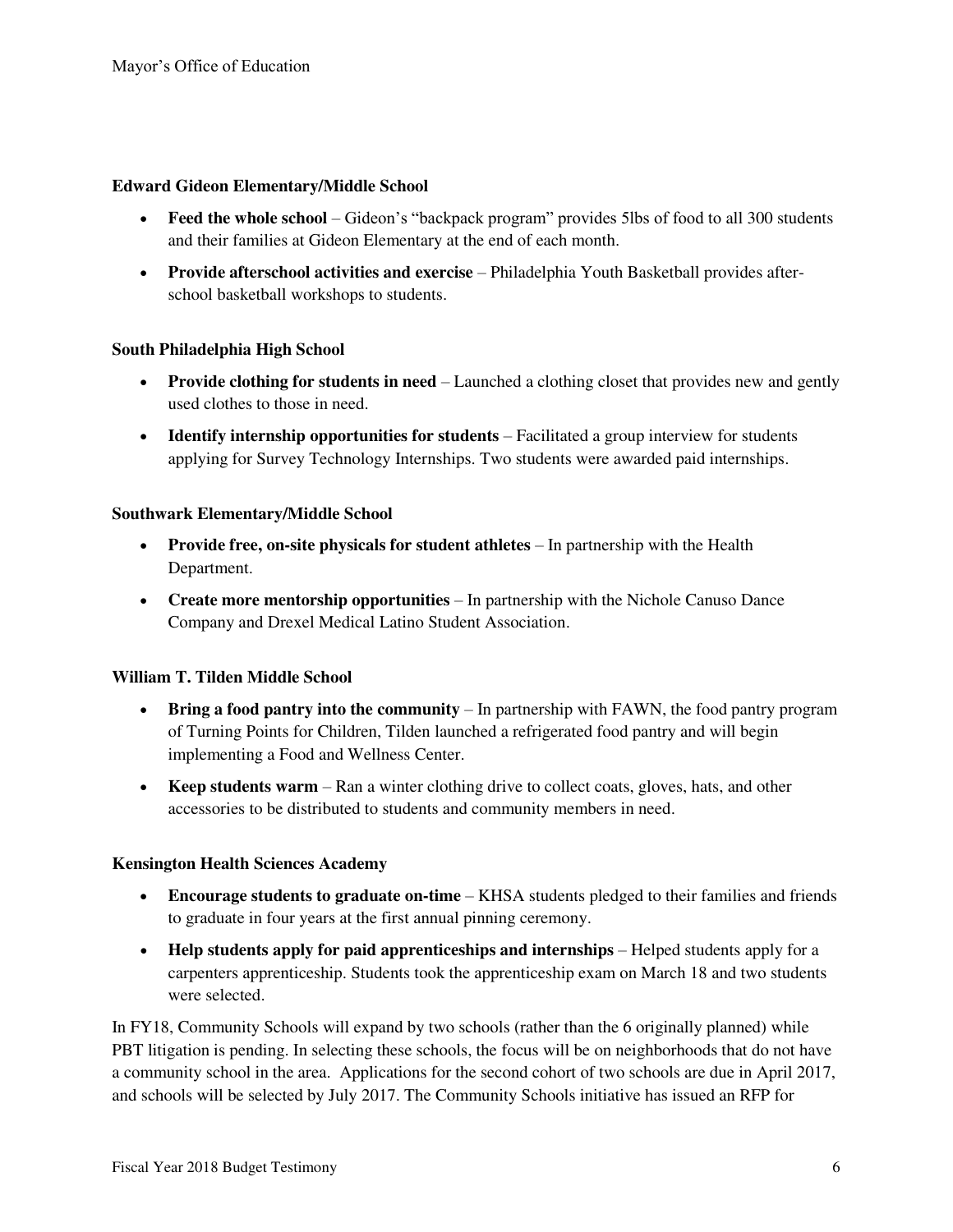evaluation services to measure the impact of the program and evaluate implementation over the next five years and hopes to select an evaluation team early this summer. And finally, in FY18, MOE will continue to partner with the Department of Public Health, Department of Behavioral Health and Intellectual DisAbility, the Office of Adult Education, the Rebuild initiative and others to meet short- and long-term goals of the Community Schools initiative.

While we will only expand by two schools in FY18 while PBT litigation is pending, once the suit is settled, the plan to reach 25 schools by FY20 will still be achievable.

Over a short period of time, we have been able to make a difference in the lives of children and families in the city of Philadelphia. Thank you for your support, and I appreciate this opportunity to provide testimony regarding the Mayor's Office of Education proposed Fiscal Year 2018 Operating Budget. I am happy to answer any questions that Council may have regarding my testimony.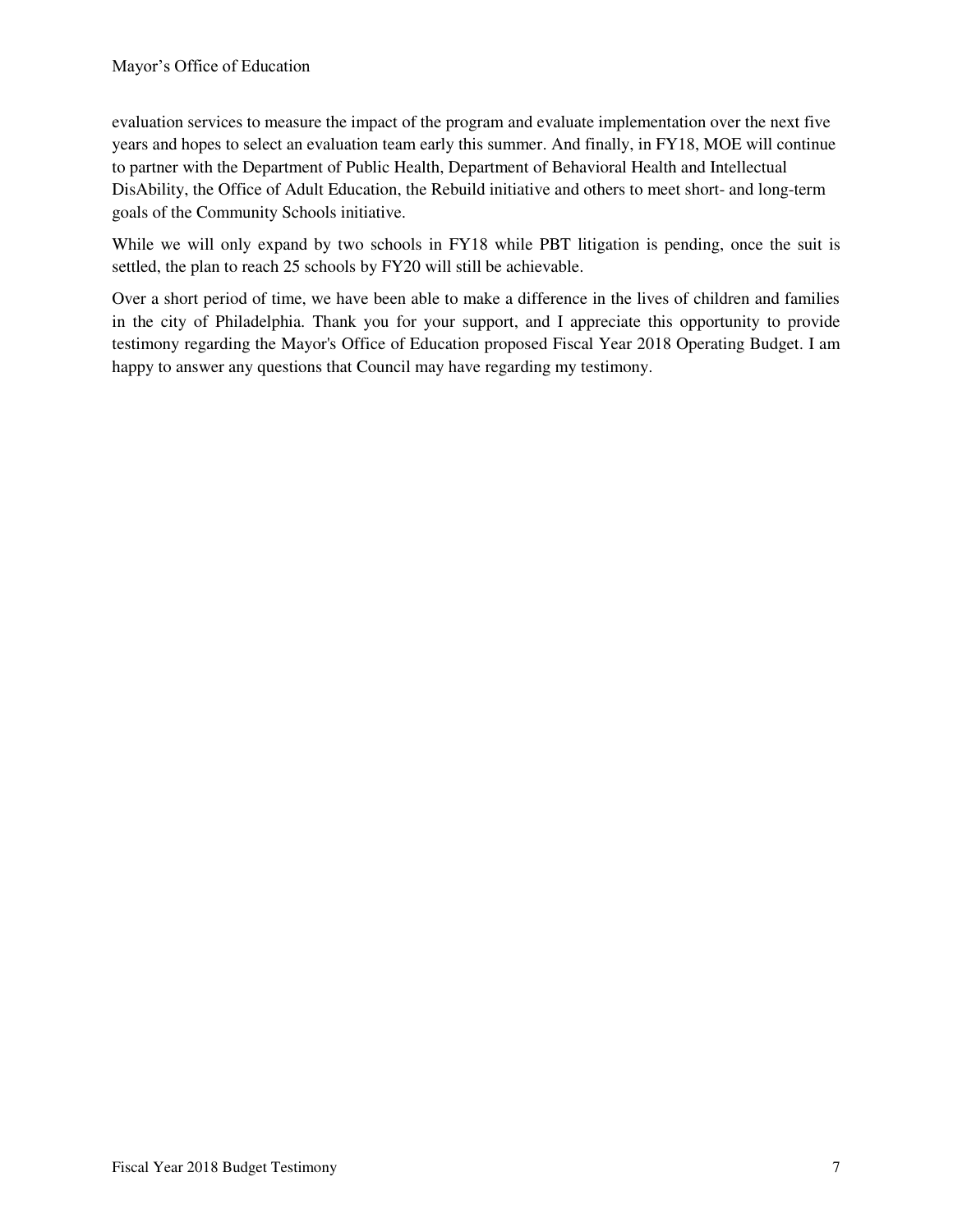# **BUDGET SUMMARY & OTHER BUDGET DRIVERS**

| <b>Staff Demographics Summary (as of December 2016)</b> |           |           |           |           |  |  |  |  |
|---------------------------------------------------------|-----------|-----------|-----------|-----------|--|--|--|--|
|                                                         | Total     | Minority  | White     | Female    |  |  |  |  |
| Number of Full-Time Staff                               | 33        | 22        | 11        | 24        |  |  |  |  |
| Number of Civil Service-Exempt Staff                    | 33        | 22        | 11        | 24        |  |  |  |  |
| Number of Executive Staff (deputy level and above)      | 3         |           | 2         | 2         |  |  |  |  |
| Average Salary, Full-Time Staff                         | \$65,775  | \$63,614  | \$70,098  | \$64,982  |  |  |  |  |
| Average Salary, Civil Service-Exempt Staff              | \$65,775  | \$63,614  | \$70,098  | \$64,982  |  |  |  |  |
| Average Salary, Executive Staff                         | \$126,667 | \$150,000 | \$115,000 | \$115,000 |  |  |  |  |
| Median Salary, Full-Time Staff                          | \$60,000  | \$60,000  | \$66,000  | \$60,000  |  |  |  |  |
| Median Salary, Civil Service-Exempt Staff               | \$60,000  | \$60,000  | \$66,000  | \$60,000  |  |  |  |  |
| Median Salary, Executive Staff                          | \$115,000 | \$150,000 | \$115,000 | \$115,000 |  |  |  |  |

| <b>Employment Levels (as of December 2016)</b> |                 |                   |  |  |  |  |
|------------------------------------------------|-----------------|-------------------|--|--|--|--|
|                                                | <b>Budgeted</b> | Filled            |  |  |  |  |
| Number of Full-Time Positions                  | 23              | 33                |  |  |  |  |
| Number of Part-Time Positions                  |                 | $\mathbf{\Omega}$ |  |  |  |  |
| Number of Civil-Service Exempt<br>Positions    | 23              | 33                |  |  |  |  |
| Number of Executive Positions                  | 2               | 3                 |  |  |  |  |
| Average Salary of All Full-Time<br>Positions   | \$65,435        | \$65,775          |  |  |  |  |
| Median Salary of All Full-Time<br>Positions    | \$62,667        | \$60,000          |  |  |  |  |

Note: The Employment Levels chart shows a greater number of filled than budgeted positions due to a mid-year transfer of funds to hire additional FTEs in FY17*.*

| <b>General Fund Financial Summary by Class</b> |                                 |                            |                                 |                                             |                                 |                       |  |  |
|------------------------------------------------|---------------------------------|----------------------------|---------------------------------|---------------------------------------------|---------------------------------|-----------------------|--|--|
|                                                | FY16 Original<br>Appropriations | FY16 Actual<br>Obligations | FY17 Original<br>Appropriations | <b>FY17</b> Estimated<br><b>Obligations</b> | FY18 Proposed<br>Appropriations | Difference: FY18-FY17 |  |  |
| Class 100 - Employee Compensation              | N/A                             | N/A                        | \$1,704,925                     | \$2,529,867                                 | \$2,679,927                     | \$150,060             |  |  |
| Class 200 - Purchase of Services               | N/A                             | N/A                        | \$25,115,000                    | \$24,089,449                                | \$39,407,000                    | \$15,317,551          |  |  |
| Class 300 - Materials and Supplies             | N/A                             | N/A                        | \$400,000                       | \$247,597                                   | \$338,750                       | \$91,153              |  |  |
| Class 400 - Equipment                          | N/A                             | N/A                        | \$0                             | \$23,035                                    | \$26,000                        | \$2,965               |  |  |
| Class 500 - Contributions                      | N/A                             | N/A                        | \$250,000                       | \$250,000                                   | \$100,000                       | (\$150,000)           |  |  |
| Class 700 - Debt Service                       | N/A                             | N/A                        | \$0                             | \$0                                         | \$0                             | \$0                   |  |  |
| Class 800 - Payment to Other Funds             | N/A                             | N/A                        | \$0                             | \$0                                         | \$0                             | \$0                   |  |  |
| Class 900 - Advances/Misc. Payments            | N/A                             | N/A                        | \$0                             | \$                                          | \$0                             | \$0                   |  |  |
| <b>Total</b>                                   | $\$0$                           | \$0                        | \$27,469,925                    | \$27,139,948                                | \$42,551,677                    | \$15,411,729          |  |  |

Note: The Mayor's Office of Education was created as a department in FY17. Prior to that, it was a part of the Mayor's Office.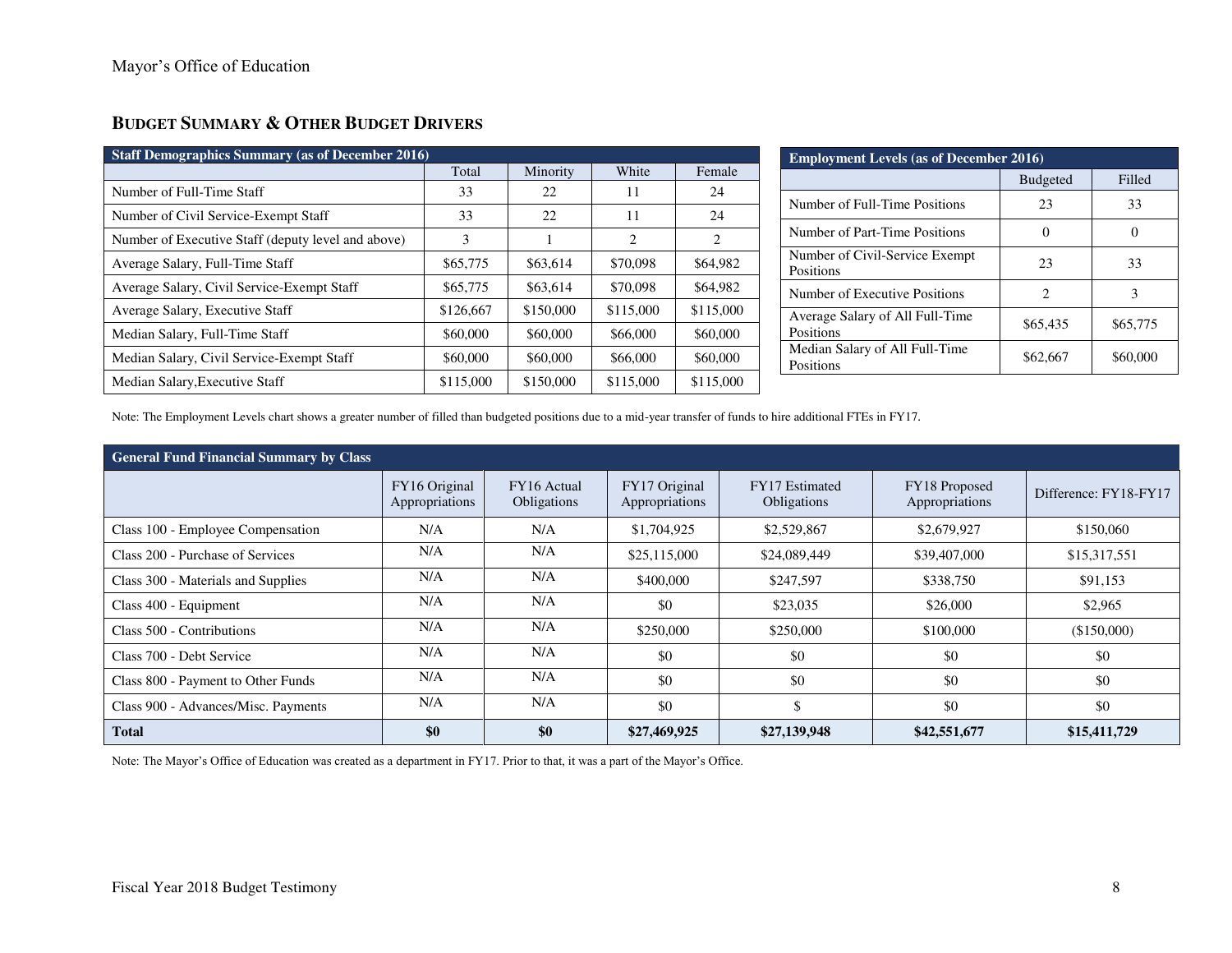| <b>Professional Services Contracts Summary</b> |             |             |             |             |             |           |  |  |
|------------------------------------------------|-------------|-------------|-------------|-------------|-------------|-----------|--|--|
|                                                | <b>FY12</b> | <b>FY13</b> | <b>FY14</b> | <b>FY15</b> | <b>FY16</b> | FY17 YTD  |  |  |
|                                                |             |             |             |             |             | (Q1 & Q2) |  |  |
| Total amount of contracts                      | N/A         | N/A         | N/A         | N/A         | N/A         | \$383,510 |  |  |
| Total amount to M/W/DSBE                       | N/A         | N/A         | N/A         | N/A         | N/A         | \$0       |  |  |
| <b>Participation Rate</b>                      | N/A         | N/A         | N/A         | N/A         | N/A         | $0\%$     |  |  |

*Note: The Mayor's Office of Education was created as a department in FY17. Prior to that, it was a part of the Mayor's Office.* 

*Note 2: The FY17 contract amount is for a contract with a non-profit entity, which is not eligible for M/W/DSBE participation. The board demographics of this non-profit entity are included on page 14 of this testimony. Out of 88 PHLpreK programs, 63 are for-profit business, of which 94% are minority- or women-owned businesses. MOE is currently working with the Office of Economic Opportunity to help these 59 PHLpreK providers apply for the Minority/Women/Disabled Enterprise (M/W/DSBE) certification.*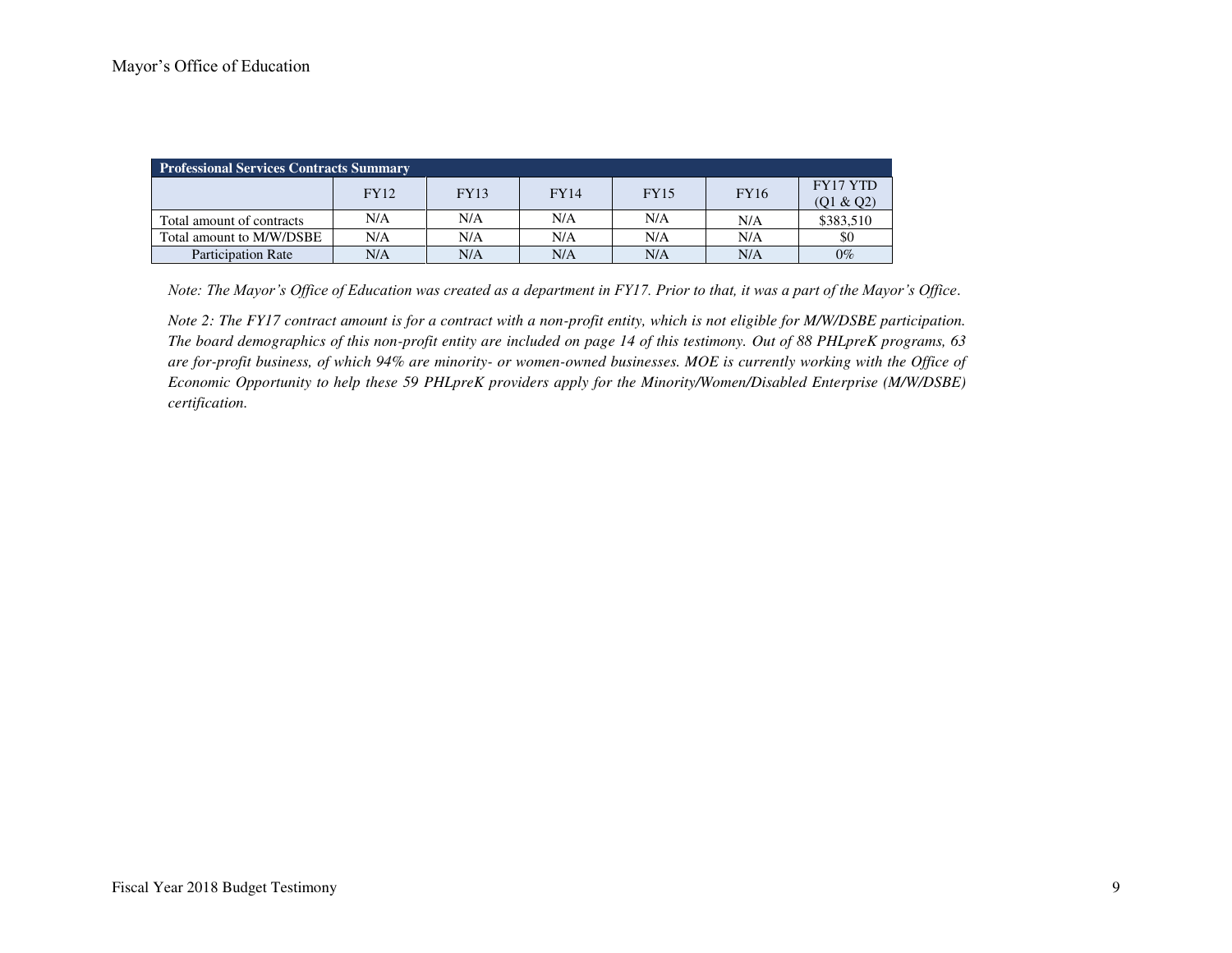### **PROPOSED BUDGET OVERVIEW**

### **Proposed Funding Request**:

The proposed Fiscal Year 2018 General Fund budget totals \$42,551,677, an increase of \$15,411,729 over Fiscal Year 2017 estimated obligation levels. This increase is primarily due to the anticipated expansion of PHLpreK slots to 3,000 and 6 additional community schools. However, while the Philadelphia Beverage Tax ("PBT") litigation is ongoing, the City will not significantly increase funding for PHLpreK or community school expansion as planned in FY18, setting aside funds for expansion until the litigation is resolved. Instead, the City will hold the number of seats steady at 2,000 and increase the number of community schools by 2.

The proposed budget includes:

- \$2,679,927 in Class 100, a \$150,060 increase over FY17 to be used to hire staff required for community school expansion. This funding will consist of 9 positions in Policy, Programs, and Public Engagement to support the work in the Mayor's Office of Education, 5 positions in PHLpreK, and 22 positions in Community Schools. In FY18, \$237k has been set aside in Community Schools pending the outcome of the PBT litigation.
- \$39,407,000 in Class 200, a \$15,317,551 increase over FY17 to fund a PHLpreK expansion of 1,000 slots and technical assistance in 6 additional community schools. \$19.5M of this funding will be contracted directly to PHMC, the intermediary governing entity for Pre-K, which manages the monies for enrollment, fiscal administrative supports, and other administrative costs. \$1.9M will be utilized for technical assistance to develop community schools across the city. The remaining \$17.7M will be set aside pending the outcome of the PBT litigation.
- \$338,750 in Class 300, a \$91,153 increase over FY17. This funding will support program implementation with needed office supplies. \$213k has been set aside in Community Schools pending the outcome of the PBT litigation.
- \$26,000 in Class 400, a \$2,965 increase over FY17. This funding will support program implementation with needed office equipment.
- \$100,000 in Class 500, a \$150,000 decrease over FY17. This funding will cover gap services to support program expansion for community based providers, expanded school building hours, and other supports that will ensure our communities have equitable access to services in their community school. This funding has been set aside in Community Schools pending the outcome of the PBT litigation.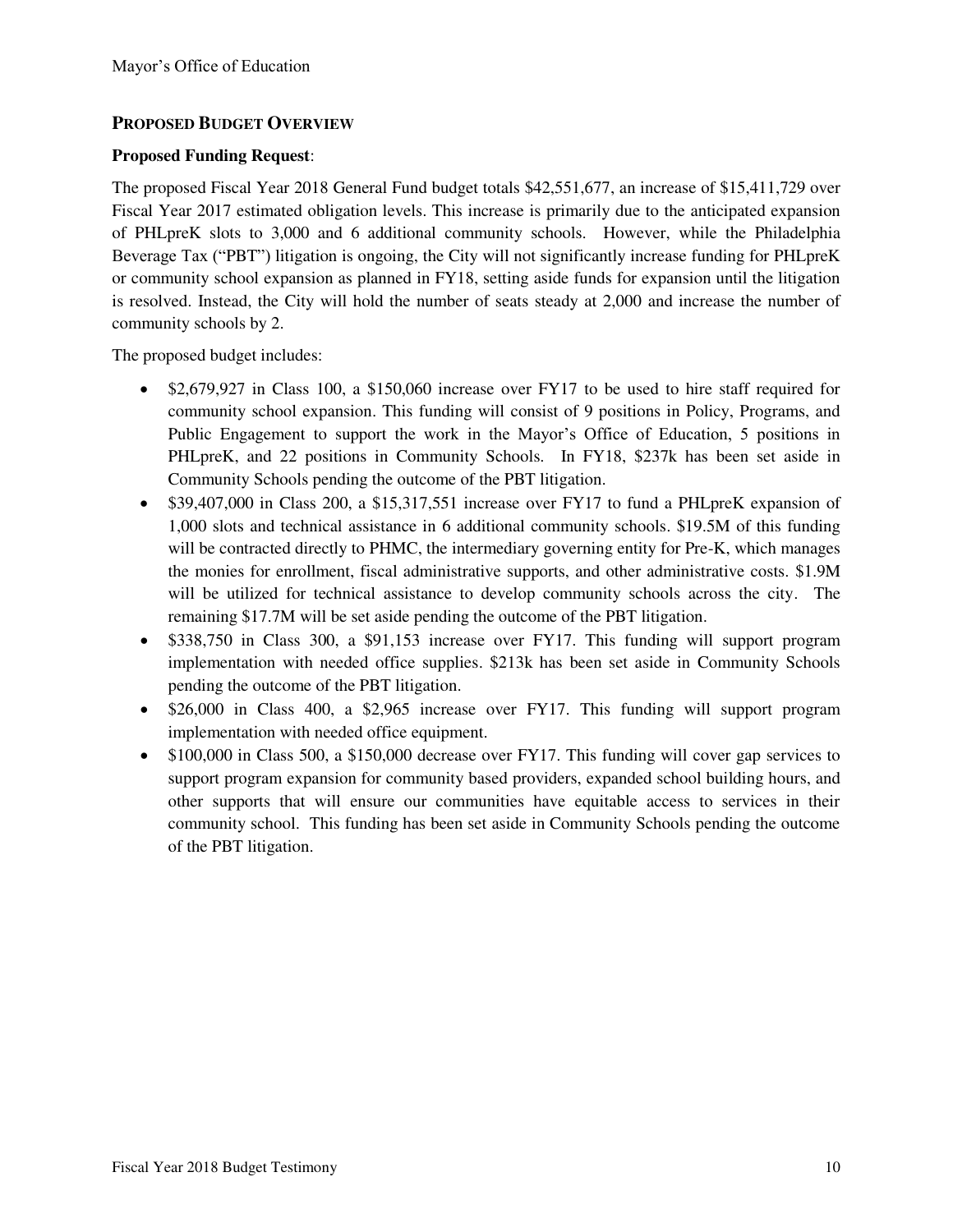### **STAFFING LEVELS**

The department is requesting 36 budgeted positions for FY18, an increase of 13 positions over FY17adopted budget levels.

During FY17, 12 additional positions were added, filled, and funded through a transfer of \$1,154,919 to Class 100 (salary and benefits) as part of the FY17 Transfer Ordinance in November. These funds were used to cover the creation of a central management office with 9 FTEs to monitor budgets, manage contracts, guide decision making for education policy, and coordinate communications and public engagement necessary for the successful implementation of both community schools and quality pre-K initiatives. Additionally, MOE hired 3 FTEs to support workforce development, provider engagement, and family outreach for PHLpreK.

In FY18, Community Schools is requesting to add 1 FTE to provide technical assistance for the community school and healthy school coordinators in the field. This position is currently filled and being transferred from the Managing Director's Office to MOE.

### **NEW HIRES**

MOE has no new hires to report since December 2016.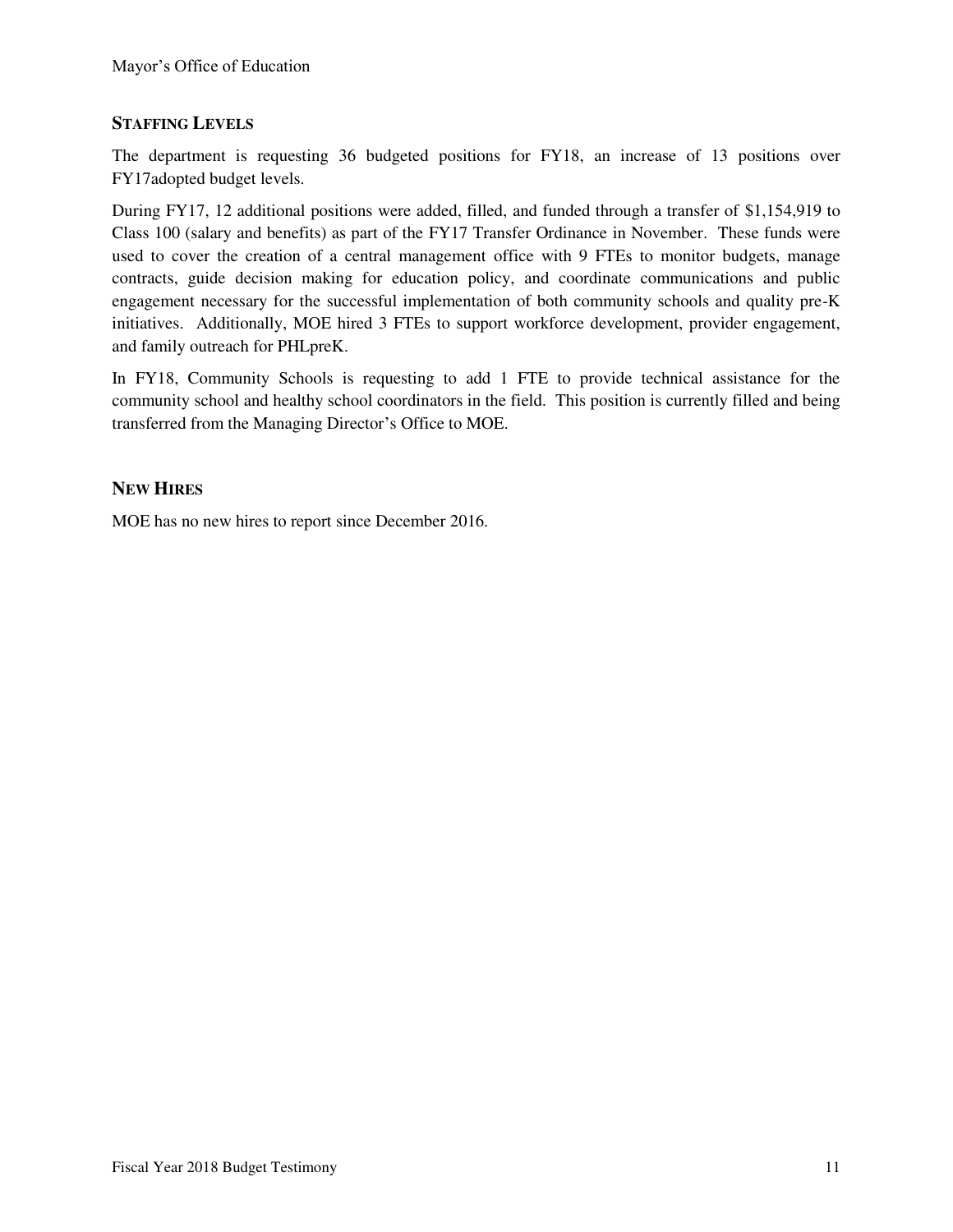# **PERFORMANCE, CHALLENGES, AND INITIATIVES**

| FY18 Performance Measures: Policy, Programs, and Public Engagement                                                                               |                         |                                               |                         |                       |  |  |  |
|--------------------------------------------------------------------------------------------------------------------------------------------------|-------------------------|-----------------------------------------------|-------------------------|-----------------------|--|--|--|
| <b>Measure</b>                                                                                                                                   | <b>FY16</b><br>Actual   | <b>FY17</b><br><b>YTD</b><br>$(O1$ and<br>Q2) | <b>FY17</b><br>Estimate | <b>FY18</b><br>Target |  |  |  |
| Average response time for constituent requests and referrals to<br>outside education services, where applicable *<br>$\sim$ $\sim$ $\sim$ $\sim$ | N/A<br>$11.100$ $27.17$ |                                               |                         | 3 days                |  |  |  |

*\*New measure for FY18. MOE will begin collecting baseline data in the second half of FY17.* 

| FY18 Performance Measures: PHLpreK                                       |                          |                                         |                                                                    |                                                              |  |  |  |
|--------------------------------------------------------------------------|--------------------------|-----------------------------------------|--------------------------------------------------------------------|--------------------------------------------------------------|--|--|--|
| Measure                                                                  | <b>FY16</b><br>$Actual*$ | <b>FY17</b><br>YTD*<br>$(O1$ and<br>Q2) | <b>FY17</b><br>Estimate                                            | FY18 Target                                                  |  |  |  |
| Number of children enrolled in PHL preK                                  | N/A                      |                                         | 2,000                                                              | 3.000<br>(or $2,000$ while litigation<br><i>is pending</i> ) |  |  |  |
| Number of new lead teachers with an Associate's<br>Degree or a $BA/BS**$ |                          | N/A                                     | 50<br>(or significantly<br>reduced while<br>litigation is pending) |                                                              |  |  |  |
| Number of teachers receiving career pathways and<br>coaching supports    |                          | N/A                                     | 200<br>(or 0 while<br>litigation is pending)                       |                                                              |  |  |  |
| Number of PHLpreK providers that are STAR 3 and 4                        | N/A                      | 45                                      | 48                                                                 | 65<br>(or 52 while litigation is<br><i>pending</i> )         |  |  |  |

*\*Programs planned in FY16 and implemented throughout the year in FY17.* 

*\*\* Program is in planning phase and not yet implemented.*

| FY18 Performance Measures: Community Schools                                                                      |                       |                                                   |                            |                                                                |  |  |
|-------------------------------------------------------------------------------------------------------------------|-----------------------|---------------------------------------------------|----------------------------|----------------------------------------------------------------|--|--|
| <b>Measure</b>                                                                                                    | <b>FY16</b><br>Actual | FY17<br><b>YTD</b><br>$(O1$ and<br>Q <sub>2</sub> | FY17<br>Estimate           | FY18 Target                                                    |  |  |
| Milestone: Complete a needs assessment and<br>strategic plan for each community school*                           | N/A                   |                                                   | completed<br>for 9 schools | completed for 15 schools<br>(or $11$ if litigation is pending) |  |  |
| <i>Milestone:</i> Implement three programs per<br>school as identified by a community school's<br>strategic plan* | N/A                   |                                                   |                            | 27 total programs implemented<br>across 9 schools              |  |  |

*\*The Community Schools initiative was launched in nine schools in FY17. A needs assessment and strategic plan will be completed for each of these schools by the end of FY17. Following completion of the strategic plans, three programs per school will be implemented in FY18.*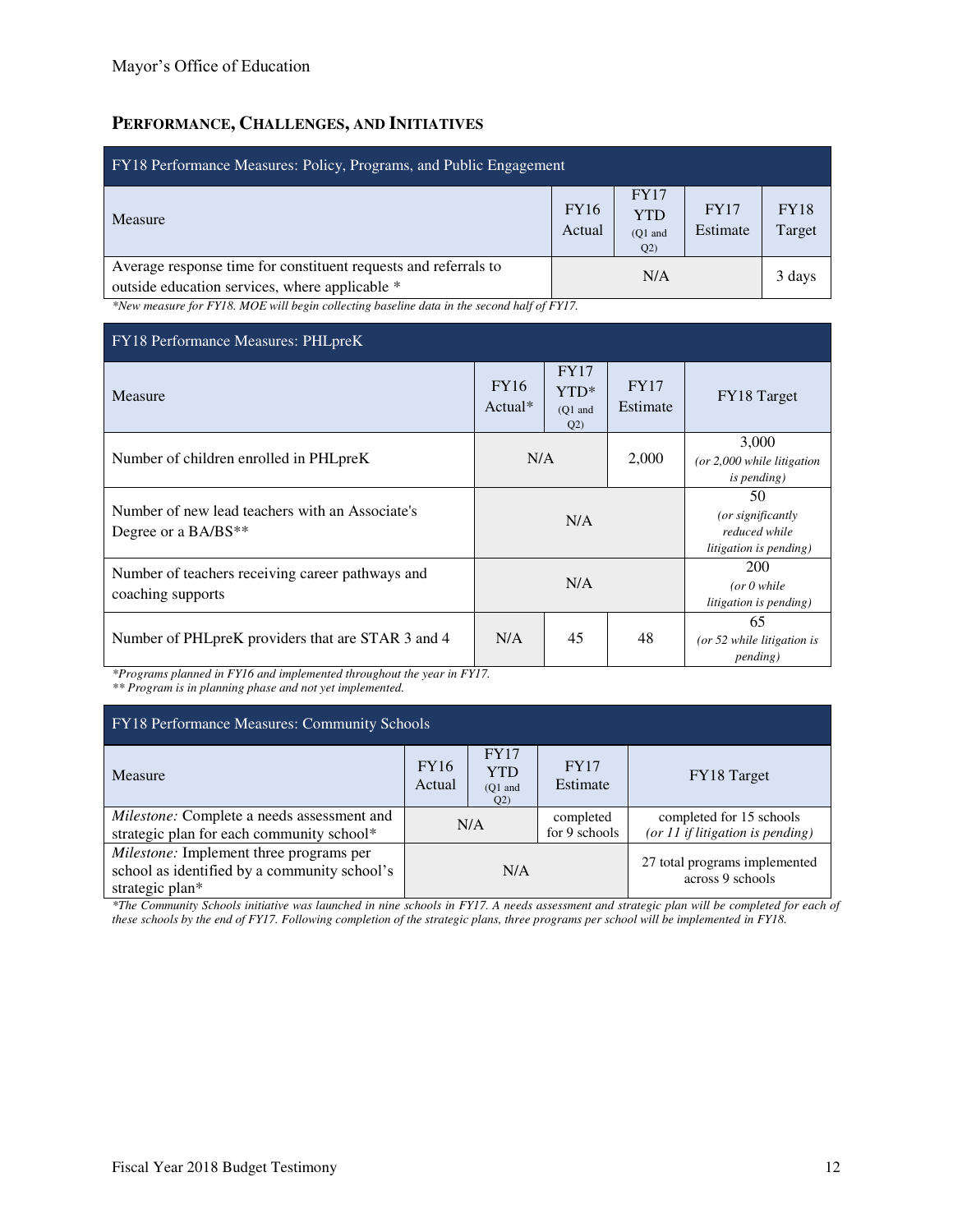### **OTHER BUDGETARY IMPACTS**

#### **Federal and State (Where Applicable)**

A decrease in federal or state funds for Head Start, Head Start Supplemental or Pre-K Counts will reduce the number of children able to access quality pre-K in Philadelphia. Over the next three years, the projections in our expansion of quality pre-K rely on modest increases over the 6,500 locally-funded slots, totaling 10,000 new local, state and federally-funded quality pre-K seats. Any increases or decreases in federal or state funds for quality pre-K would therefore affect our projections. The Trump Administration's initial budget proposal includes significant budget reductions for Health and Human Services that could impact the availability of federally subsidized Head Start seats in Philadelphia.

In addition, the School District of Philadelphia faces a reduction of Title I, Title II, and Medicaid funding. While this would not impact funding for the Community Schools initiative, it could impact the programs and services currently offered at the schools, which could impact the priorities laid out in Community School Plans.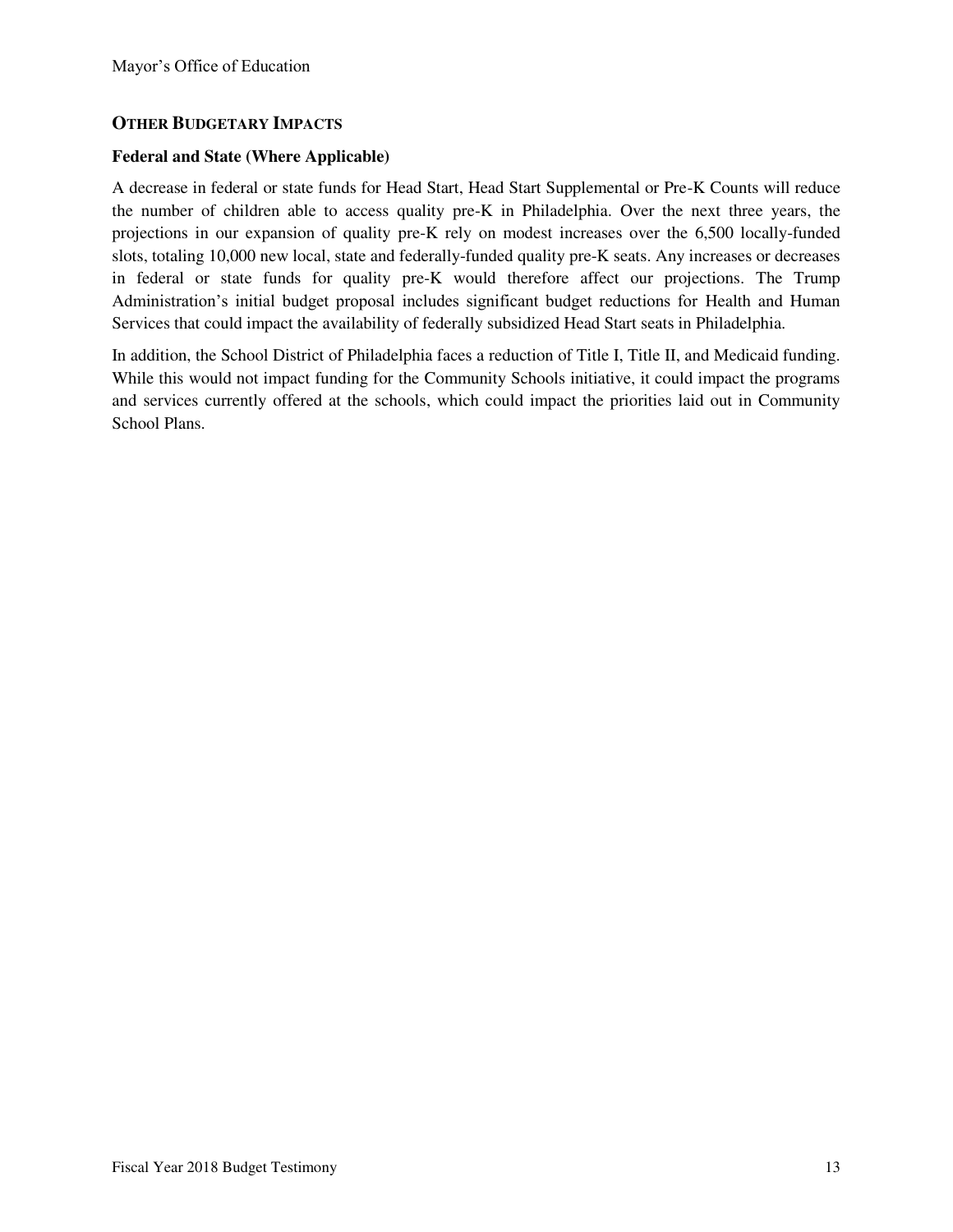# **CONTRACTING EXPERIENCE**

| <b>M/W/DSBE Participation on Large Professional Services Contracts</b> |                       |                              |                       |                               |                                                                                   |                                                 |                                          |                                         |                                                |                                                                                               |                                          |
|------------------------------------------------------------------------|-----------------------|------------------------------|-----------------------|-------------------------------|-----------------------------------------------------------------------------------|-------------------------------------------------|------------------------------------------|-----------------------------------------|------------------------------------------------|-----------------------------------------------------------------------------------------------|------------------------------------------|
| Top Five Largest Contracts, FY17                                       |                       |                              |                       |                               |                                                                                   |                                                 |                                          |                                         |                                                |                                                                                               |                                          |
| Vendor Name                                                            | Service<br>Provided   | Dollar Amount<br>of Contract | <b>RFP</b> Issue Date | <b>Contract Start</b><br>Date | Ranges in RFP                                                                     | $%$ of<br>M/W/DSBE<br>Participation<br>Achieved | \$ Value of<br>M/W/DSBE<br>Participation | Total %<br>Participation -<br>All DSBEs | Total \$ Value<br>Participation -<br>All DSBEs | <b>Local Business</b><br>(principal<br>place of<br>business<br>located within<br>City limits) | Waiver for<br>Living Wage<br>Compliance? |
| PHMC                                                                   | Pre-K<br>Intermediary | \$11,799,903                 | 5/10/2016             | 11/1/2016                     | <b>MBE: Best Efforts</b><br><b>WBE: Best Efforts</b><br><b>DSBE: Best Efforts</b> | $0\%$<br>$0\%$<br>$0\%$                         | \$0<br>\$0<br>\$0                        | $0\%$                                   | \$0                                            | Yes                                                                                           | No                                       |

*Note: Both PHMC and UAC are non-profit organizations. Below is the demographic makeup of each organization's board of directors.* 

*Note 2: Out of 88 PHLpreK programs, 63 are for-profit business, of which 94% are minority- or women-owned business. MOE is currently working with the Office of Economic Opportunity to help these 59 PHLpreK providers apply for the Minority/Women/Disabled Enterprise (M/W/DSBE) certification.* 

| <b>PHMC Board Demographics</b> |      |        |       |  |  |  |  |
|--------------------------------|------|--------|-------|--|--|--|--|
|                                | Male | Female | Total |  |  |  |  |
| African American               |      |        |       |  |  |  |  |
| White                          |      |        |       |  |  |  |  |
| Hispanic                       |      |        |       |  |  |  |  |
| Asian                          |      |        |       |  |  |  |  |
| Other                          |      |        |       |  |  |  |  |
| Total                          |      |        | 20    |  |  |  |  |

| <b>UAC Board Demographics</b> |      |        |       |  |  |  |  |  |
|-------------------------------|------|--------|-------|--|--|--|--|--|
|                               | Male | Female | Total |  |  |  |  |  |
| African American              | 12   | 10     | 22    |  |  |  |  |  |
| White                         | 11   | h      |       |  |  |  |  |  |
| Hispanic                      |      |        |       |  |  |  |  |  |
| Asian                         |      |        |       |  |  |  |  |  |
| Other                         |      |        |       |  |  |  |  |  |
| Total                         | 24   | 18     |       |  |  |  |  |  |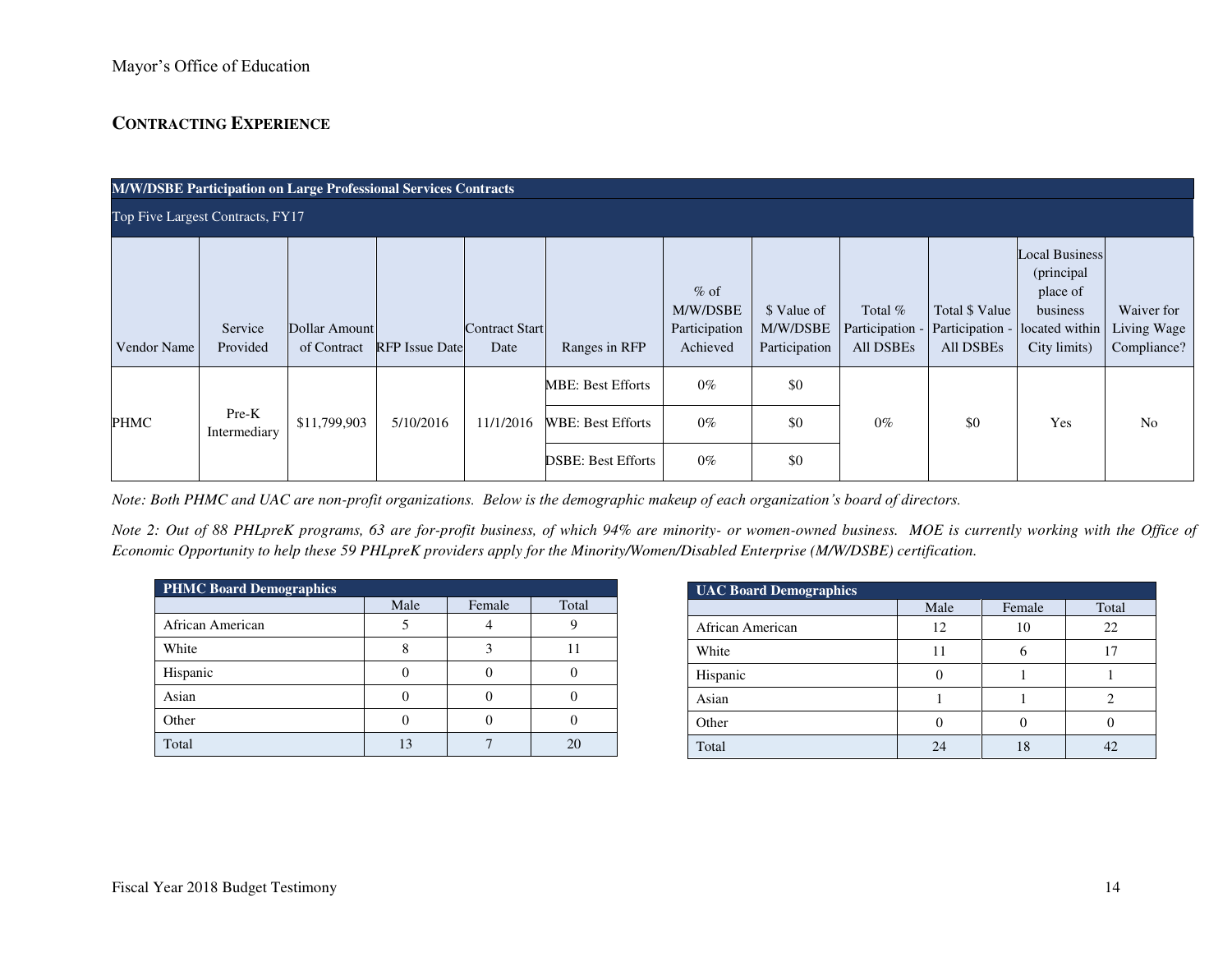# **EMPLOYEE DATA**

| <b>Staff Demographics (as of December 2016)</b> |                        |                  |                      |                        |                  |  |  |
|-------------------------------------------------|------------------------|------------------|----------------------|------------------------|------------------|--|--|
|                                                 | <b>Full-Time Staff</b> |                  |                      | <b>Executive Staff</b> |                  |  |  |
|                                                 | Male                   | Female           |                      | Male                   | Female           |  |  |
|                                                 | African-American       | African-American |                      | African-American       | African-American |  |  |
| Total                                           | 5                      | 12               | Total                |                        | $\overline{0}$   |  |  |
| % of Total                                      | 15%                    | 36%              | % of Total           | 33%                    | $0\%$            |  |  |
| Average Salary                                  | \$76,600               | \$57,167         | Average Salary       | \$150,000              | \$0              |  |  |
| Median Salary                                   | \$60,000               | \$59,000         | Median Salary        | \$0                    | \$0              |  |  |
|                                                 | White                  | White            |                      | White                  | White            |  |  |
| Total                                           | $\mathbf{1}$           | 10               | Total                | $\theta$               | $\overline{2}$   |  |  |
| % of Total                                      | $3\%$                  | 30%              | % of Total           | $0\%$                  | 67%              |  |  |
| Average Salary                                  | \$40,000               | \$73,107         | Average Salary       | \$0                    | \$115,000        |  |  |
| Median Salary                                   | \$40,000               | \$68,000         | Median Salary        | \$0                    | \$115,000        |  |  |
|                                                 | Hispanic               | Hispanic         |                      | Hispanic               | Hispanic         |  |  |
| Total                                           | 3                      | $\overline{c}$   | Total                | $\mathbf{0}$           | $\boldsymbol{0}$ |  |  |
| % of Total                                      | $9\%$                  | $6\%$            | % of Total           | $0\%$                  | $0\%$            |  |  |
| Average Salary                                  | \$62,667               | \$71,250         | Average Salary       | \$0                    | \$0              |  |  |
| <b>Median Salary</b>                            | \$60,000               |                  | <b>Median Salary</b> | \$0                    | \$0              |  |  |
|                                                 | Asian                  | Asian            |                      | Asian                  | Asian            |  |  |
| Total                                           | $\boldsymbol{0}$       | $\boldsymbol{0}$ | Total                | $\boldsymbol{0}$       | $\boldsymbol{0}$ |  |  |
| % of Total                                      | $0\%$                  | $0\%$            | % of Total           | $0\%$                  | $0\%$            |  |  |
| Average Salary                                  | \$0                    | \$0              | Average Salary       | \$0                    | \$0              |  |  |
| Median Salary                                   | \$0                    | \$0              | Median Salary        | \$0                    | \$0              |  |  |
|                                                 | Other                  | Other            |                      | Other                  | Other            |  |  |
| Total                                           | $\boldsymbol{0}$       | $\boldsymbol{0}$ | Total                | $\mathbf{0}$           | $\boldsymbol{0}$ |  |  |
| % of Total                                      | $0\%$                  | $0\%$            | % of Total           | $0\%$                  | $0\%$            |  |  |
| Average Salary                                  | \$0                    | \$0              | Average Salary       | \$0                    | \$0              |  |  |
| Median Salary                                   | \$0                    | \$0              | <b>Median Salary</b> | \$0                    | \$0              |  |  |
|                                                 | Bilingual              | Bilingual        |                      | Bilingual              | Bilingual        |  |  |
| Total                                           | 3                      | $\mathbf{2}$     | Total                | $\boldsymbol{0}$       | $\boldsymbol{0}$ |  |  |
| % of Total                                      | $9\%$                  | 6%               | % of Total           | $0\%$                  | $0\%$            |  |  |
| Average Salary                                  | \$53,333               | \$57,750         | Average Salary       | \$0                    | \$0              |  |  |
| Median Salary                                   | \$60,000               |                  | Median Salary        | \$0                    | \$0              |  |  |
|                                                 | Male                   | Female           |                      | Male                   | Female           |  |  |
| Total                                           | 9                      | 24               | Total                | $\mathbf{1}$           | $\sqrt{2}$       |  |  |
| % of Total                                      | 27%                    | 73%              | % of Total           | 33%                    | $67\%$           |  |  |
| Average Salary                                  | \$67,889               | \$64,982         | Average Salary       | \$150,000              | \$115,000        |  |  |
| Median Salary                                   | \$60,000               | \$60,000         | Median Salary        | \$150,000              | \$115,000        |  |  |